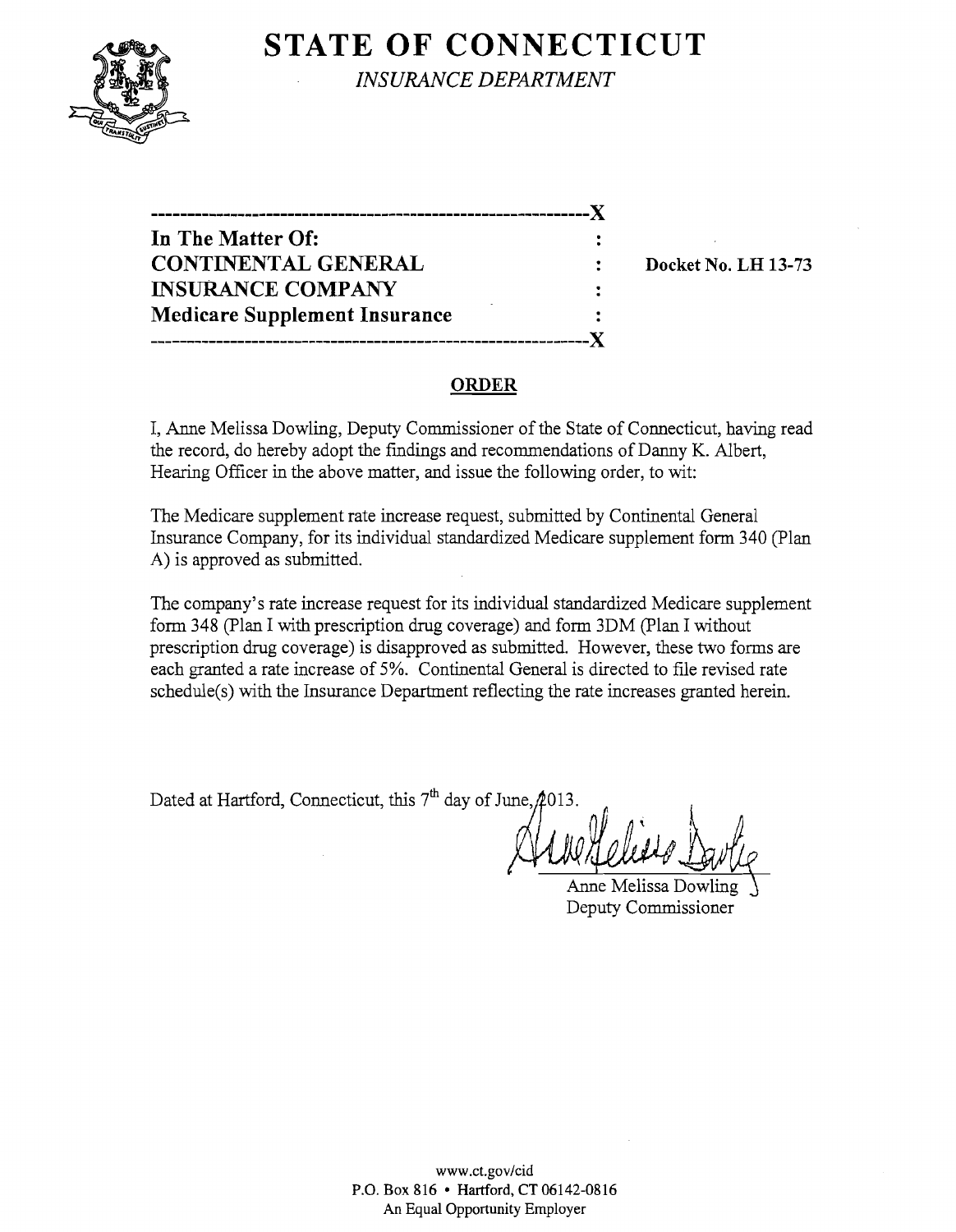# **STATE OF CONNECTICUT**



*INSURANCE DEPARTMENT* 

|    | In The Matter Of:             |
|----|-------------------------------|
|    | CONTINENTAL GENERAL           |
|    | <b>INSURANCE COMPANY</b>      |
|    | Medicare Supplement Insurance |
| X. |                               |
|    |                               |

Docket No. LH 13-73

### PROPOSED FINAL DECISION

## 1. INTRODUCTION

The Insurance Commissioner of the State of Connecticut is empowered to review rates charged for individual and group Medicare supplement policies sold to any resident of this State who is eligible for Medicare. This regulatory authority is carried out in accordance with statutes found in Chapter 700c of the Connecticut General Statutes.

After due notice, a public hearing was held at the Insurance Department in Hartford on May 30, 2013 to consider whether or not the rate filing by Continental General Insurance Company on its Medicare supplement business should be approved.

No members of the public attended the hearing.

No company representatives were in attendance.

The hearing was conducted in accordance with the requirements of Section 38a-474, Connecticut General Statutes, the Uniform Administrative Procedures Act, Chapter 54 of the Connecticut General Statutes, and the Insurance Department Rilles of Practice, Section 38a-8-1 et seq. of the Regulations of Connecticut State Agencies..

### Background

A Medicare supplement (or Medigap) policy is a private health insurance policy sold on an individual or group basis which provides benefits that are additional to the benefits provided by Medicare. For many years Medicare supplement policies have been highly regulated under both state and federal law to protect the interests of persons eligible for Medicare who depend on these policies to provide additional coverage for the costs of health care.

Effective December 1, 2005, Connecticut amended its program of standardized Medicare supplement policies in accordance with Section 38a-495a of the Connecticut General Statutes, and Sections 38a-495a-1 through 38a-495a-21 of the Regulations of Connecticut Agencies. This program, which conforms to federal requirements, provides that all insurers offering Medicare supplement policies for sale in the state must offer the basic "core" package of benefits known as Plan A. Insurers may also offer anyone or more of eleven other plans (Plans B through  $N$ ).

> www.ct.gov/cid P.O. Box 816 • Hartford, CT 06142-0816 An Equal Opportunity Employer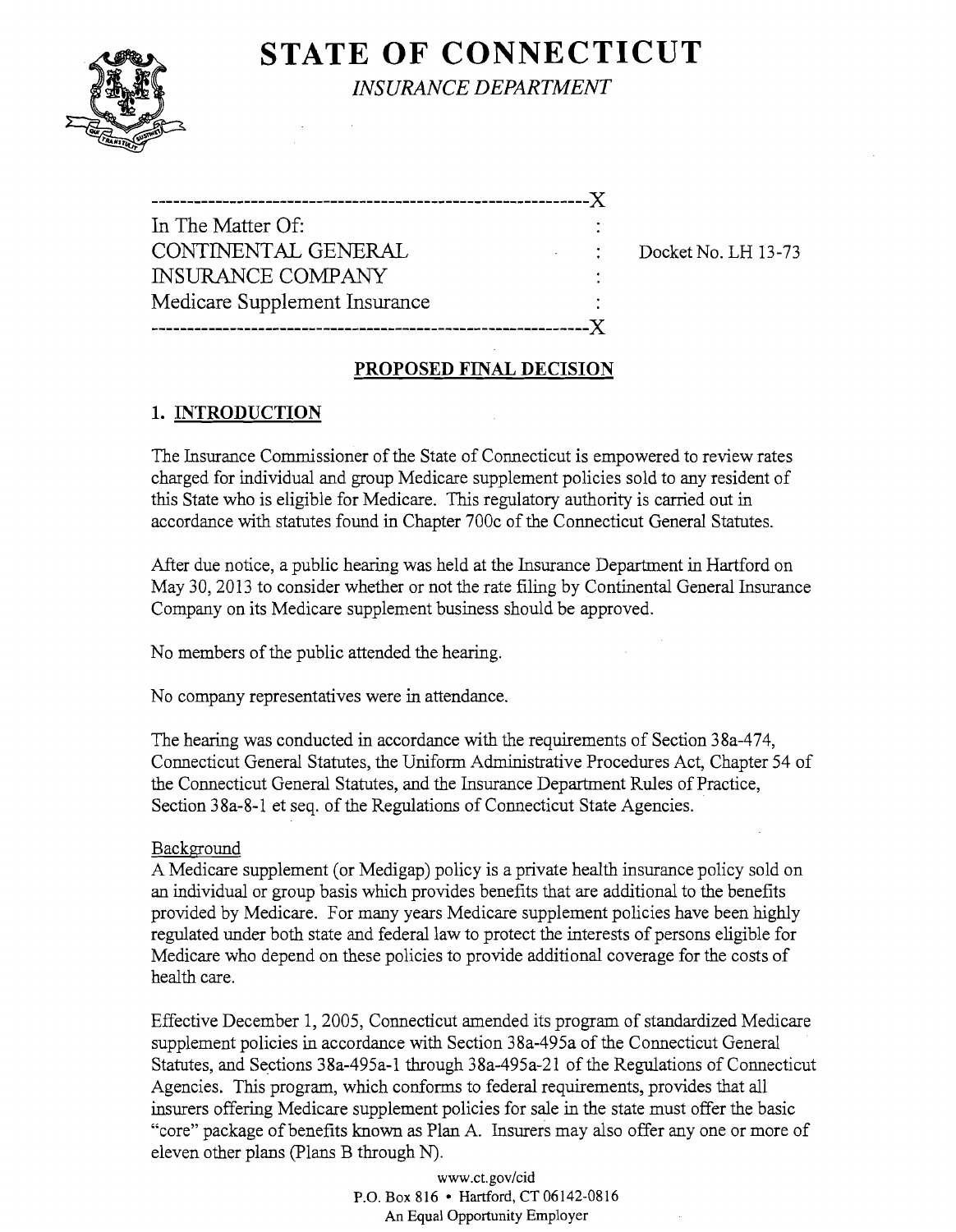Effective January 1,2006, in accordance with Section 38a-495c of the Connecticut General Statutes (as amended by Public Act 05-20) premiums for all Medicare supplement policies in the state must use community rating. Rates for Plans A through  $N$ must be computed without regard to age, gender, previous claims history or the medical condition of any person covered by a Medicare supplement policy or certificate.

The statute provides that coverage under Plan A through N may not be denied on the basis of age, gender, previous claims history or the medical condition of any covered person. Insurers may exclude benefits for losses incurred within six months from the effective date of coverage based on a pre-existing condition.

Effective October 1, 1998, carriers that offer Plan B or Plan C must make these plans as well as Plan A, available to all persons eligible for Medicare by reason of disability.

Insurers must also make the necessary arrangements to receive notice of all claims paid by Medicare for their insureds so that supplemental benefits can be computed and paid without requiring insureds to file claim forms for such benefits. This process of direct notice and automatic claims payment is commonly referred to as "piggybacking" or "crossover".

Sections 38a-495 and 38a-522 of the Connecticut General Statutes and Section 38a-495a-10 of the Regulations of Connecticut Agencies, states that individual and group Medicare supplement policies must have anticipated loss ratios of 65% and 75%, respectively. Under Sections 38a-495-7 and 38a-495a-10 of the Regulations of Connecticut Agencies, filings for rate increases must demonstrate that actual and expected losses in relation to premiums meet these standards, and anticipated loss ratios for the entire future period for which the requested premiums are calculated to provide coverage must be expected to equal or exceed the appropriate loss ratio standard.

Section 38a-473 of the Connecticut General Statutes provides that no insurer may incorporate in its rates for Medicare supplement policies factors for expenses that exceed 150% of the average expense ratio for that insurer's entire written premium for all lines of health insurance for the previous calendar year.

## II. **FINDING OF FACT**

After reviewing the exhibits entered into the record of this proceeding, and utilizing the experience, technical competence and specialized knowledge of the Insurance Department, the undersigned makes the following findings of fact:

- 1. Continental General Insurance Company has requested a 5% rate increase on form 340 (Plan A), 8.0% increase on form 348 (Plan I *wi* Rx) and a 8% increase for form 3DM (Plan I *wlo* Rx), each of which are individual standardized Medicare supplement plans.
- 2. There are currently 263 policyholders nationwide and 9 in the state of Connecticut.
- 3. The last rate increase granted was 6% for Plan A effective *7/8/2012,* 6% for Plan I *wi*  Rx and 6.0% for Plan I *wlo* Rx with an effective date of *7/8/2012.*